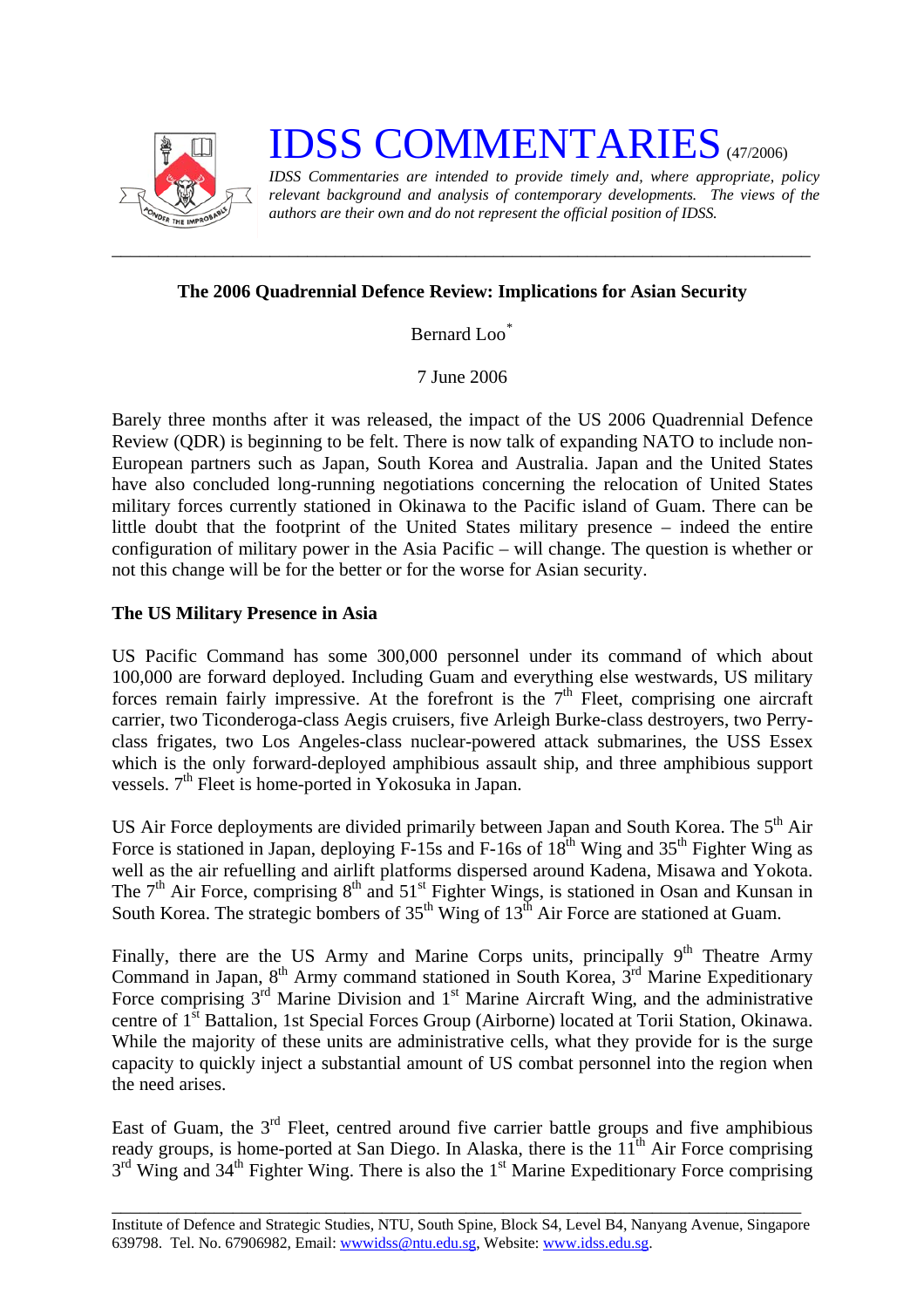$1<sup>st</sup>$  Marine Division and  $3<sup>rd</sup>$  Marine Aircraft Wing. Although on the eastern Pacific, these military assets cannot be discounted in the event of a major contingency in the western Pacific.

#### **The Changing Configuration of Military Power in the Asia Pacific**

The changes proposed in the 2006 QDR are actually fairly minimal. There are currently about 40,000 US military personnel stationed in Japan. The recently-concluded agreement between Washington and Tokyo will see 8,000 Marines and about 9,000 of their dependents move from Okinawa to Guam by 2012. Some US forces will remain on Okinawa but will be moved from Futenma to a new location at Camp Schwab. At sea, the 2006 QDR envisages that six aircraft carrier strike groups will be maintained throughout the Pacific and Indian Oceans, along with 60% of the US Navy submarine fleet. While the strategic bomber fleet will be reduced, existing platforms will be fully modernised.

At the same time, however, Japan and Australia, as major regional strategic partners to the US, are now expected to carry a greater share of the security burden. The immediate question for Japan is whether or not she can bear this increased burden. The Japanese Self-Defence Forces is, at least on paper, a fairly impressive organisation. Its air wing maintains a fleet of 130 F-15s, supported by E-2C and E-767 airborne warning and command platforms that significantly add to its air combat capability. But the Japanese do not have their intrinsic midair refuelling platforms and this limits Japan's capacity to project air power very far beyond its shores. The Japanese maritime self-defence forces deploys 39 guided missile destroyers and nine guided missile frigates, and is supported by a small fleet of five logistics support vessels which further limits Japan's power projection capability.

Australian military power is similarly impressive, at least on paper. The Australian navy can deploy six Collins-class submarines and six Adelaide-class guided missile frigates, but they are supported by just two tankers with replenishment-at-sea capacity. Without friendly countries providing berthing and port facilities to resupply these vessels, the range of these platforms becomes severely limited. The Australian air force stills operate the FB-111, and has the largest fleet of F/A-18s outside of the US. Two squadrons of transport aircraft that can also serve as mid-air refuelling platforms can, on paper, extend the operating range of these platforms quite significantly.

#### **Problems Ahead**

What has been missing from the analysis thus far is the likely size of the US military ten years from now. In addition, when the ever-increasing costs of emerging combat platforms are factored in, the picture begins to look grim. Nowhere is this clearer than in combat aircraft. The F-35 Joint Strike Fighter, for instance, has become virtually unaffordable. Its per unit cost has risen to US\$82 million, representing a 33% increase since 2001. The United States Air Force had initially envisaged acquiring 1763 F-35s, but based on the rate of cost increases, even before the aircraft is deployable, just how many the US military can eventually afford is anyone's guess.

If increasing cost is becoming a major problem for the US, it may become catastrophic for other countries. Moreover, turning to alternative non-US sources of modern weapons systems may not resolve the issue of spiralling costs. The Eurofighter, considered by many as second only to the F-22 Raptor, is not cheap. The UK's programme to acquire 232 Eurofighters,